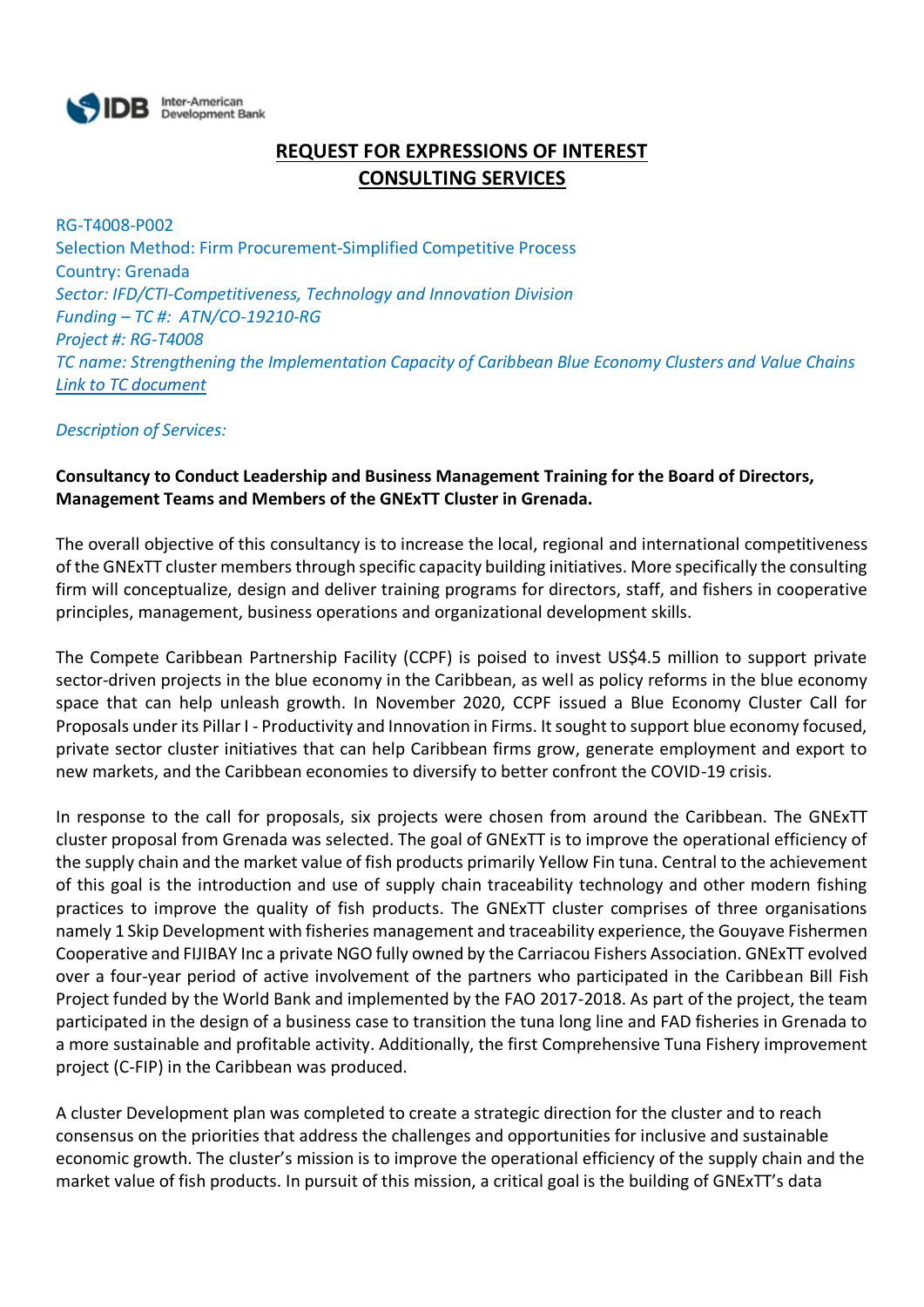collection system linking all cluster ports and integrating same into the government's data base at the Ministry of Agriculture and Fisheries.

The Compete Caribbean Partnership Facility (CCPF) is seeking consulting firm to provide expertise in designing and delivering capacity building activities in the areas of management and leadership for the management of GNExTT and the fishing cooperatives. For this operation, the IDB intends to contract consulting services described in this Request for Expressions of Interest. The Compete Caribbean Partnership Facility (CCPF) is executing the above-mentioned operation. For this operation, the IDB intends to contract consulting services described in this Request for Expressions of Interest. Expressions of interest must be delivered using the IDB Portal for Bank Executed Operations ( http://beo-procurement.iadb.org/home) by: June 9, 2022, 5:00 P.M. (Washington D.C. Time).

The consulting services ("the Services") include the design of a training course on governance, organizational development and cooperative principles for the directors, staff, and fishers of the GNExTT cluster to demonstrate the importance and benefits of formalizing its operations. It also includes the delivery of a highquality training programme based on basic management and business skills, with the level of training specifically based on the capacity of participants. This also includes the development of a framework that can measure and demonstrate the impact that training has had on management and members of the GNExTT cluster.

## **Key Activities:**

- I. Develop a more in-depth understanding of the consultancy and the business environment by liaising with Cluster Management and Compete Caribbean; studying background documents (Cluster Development Plan), executing necessary stakeholder consultations; and liaising with other key stakeholders.
- II. Engage with cluster members and stakeholders to gain a comprehensive understanding of the CDP and the training needs of its management and members.
- III. Prepare and submit a concise draft Work Plan for the conduct of the assignment with timeline of activities, and final reports about realized activities, participation, issues and recommendations.
- IV. Design a separate 'Cluster Leaders' training programme, most likely targeted at a slightly higher and more managerial level in GNExTT, Gouyave & Cariaccou Fishing Cooperative and Carriacou Fishers Association/ FIJIBAY. This training programme should address areas of Governance, Cooperative Management and Strategic Planning and deliver the training designed for the managmement of the cluster.
- V. Develop a training manual for the Cluster Leaders on the areas of Governance, Cooperative Management and Strategic Planning as described in 4.4.
- VI. Design specific business skills training programme for the management and the members of the cluster on business operations, including global best practices and knowledge gained from other aspects of the cluster project. The business skills training should include, but not be limited to, modules on basic financial management, human and resource management, team building, communications, leadership, conflict management, customer service, employee engagement and managing people.
- VII. Develop a training manual on the areas described in 4.6 and deliver the training designed for the management and members of the cluster.
- VIII. Coordinate the activities related to virtual/hybrid training including assessing the training requirements for the cluster, developing the curriculum and evaluating the training. The consulting firm will liaise with GNExTT and Compete Caribbean to develop the training programmes that are consistent with the cluster's training needs assessment.
- IX. Prepare a Midterm Training Report on the activities completed, training delivered and implementation of remaining activities.